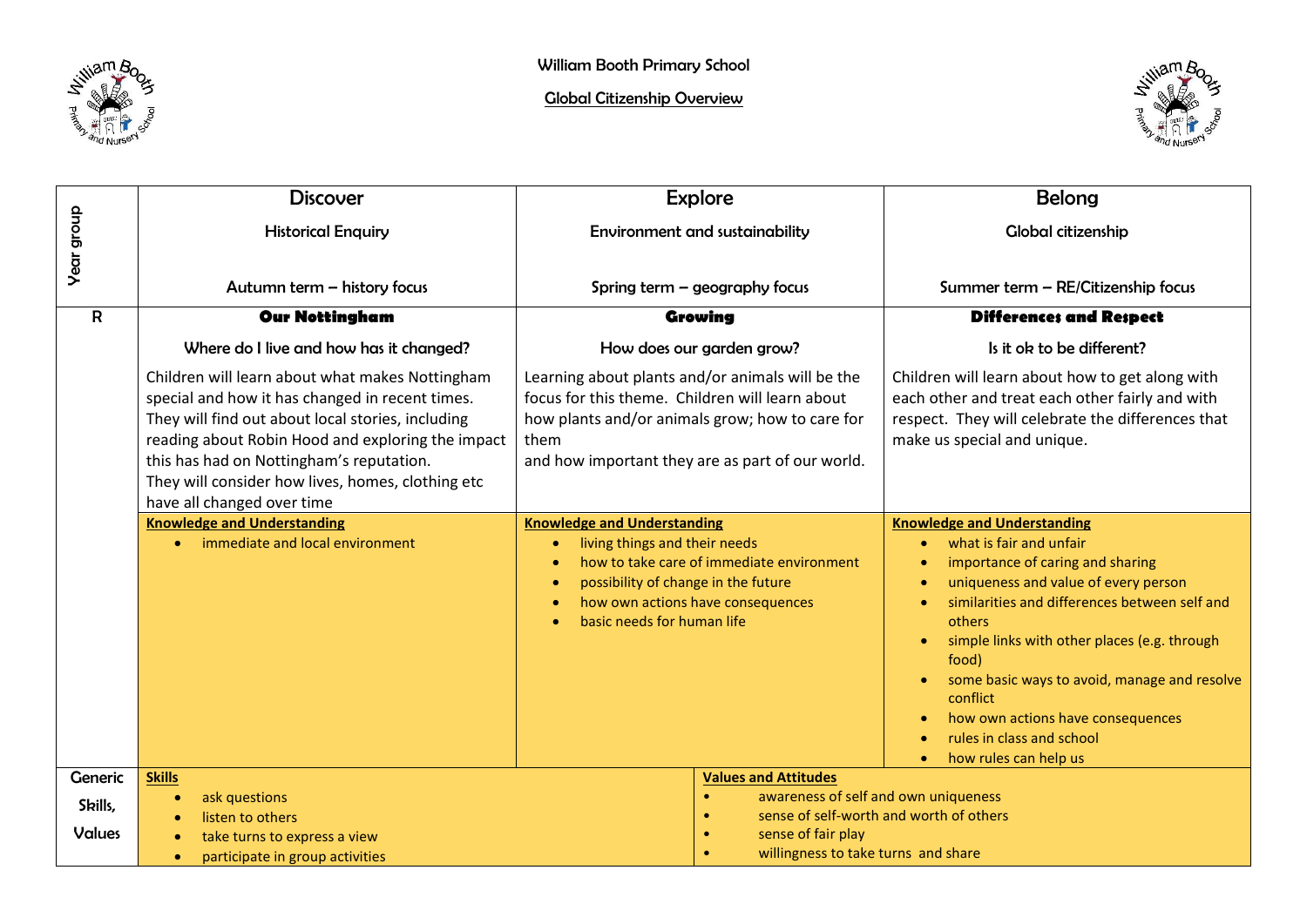| and<br><b>Attitudes</b> | take turns and share<br>ask for help if unsure what to do<br>support others in group or class<br>wonder about ideas<br>$\bullet$<br>recognise, name and deal with feelings in a positive way<br>suggest a way to solve a problem<br>$\bullet$<br>show sensitivity to people's feelings and needs<br>$\bullet$<br>notice some effects of own actions on others<br>$\bullet$<br>identify how people are feeling (e.g. happy, sad, worried)<br>manage disputes peacefully<br>$\bullet$                                                                                                                                                                                                  | $\bullet$<br>$\bullet$<br>$\bullet$<br>$\bullet$<br>$\bullet$<br>$\bullet$<br>$\bullet$<br>others                                                                                                                                                                                                                                                                                                                                                                                                        | positive attitude towards difference and diversity<br>willingness to listen to the ideas of others<br>starting to think of others<br>appreciation of, and care for, living things and own environment<br>sense of wonder and curiosity about the world<br>starting to value resources<br>willingness to play fairly and inclusively with others<br>belief that everyone can do things to improve surroundings and support                                                                                 |  |
|-------------------------|--------------------------------------------------------------------------------------------------------------------------------------------------------------------------------------------------------------------------------------------------------------------------------------------------------------------------------------------------------------------------------------------------------------------------------------------------------------------------------------------------------------------------------------------------------------------------------------------------------------------------------------------------------------------------------------|----------------------------------------------------------------------------------------------------------------------------------------------------------------------------------------------------------------------------------------------------------------------------------------------------------------------------------------------------------------------------------------------------------------------------------------------------------------------------------------------------------|-----------------------------------------------------------------------------------------------------------------------------------------------------------------------------------------------------------------------------------------------------------------------------------------------------------------------------------------------------------------------------------------------------------------------------------------------------------------------------------------------------------|--|
| 1                       | <b>Castles</b>                                                                                                                                                                                                                                                                                                                                                                                                                                                                                                                                                                                                                                                                       | Human Impact on our Local Environment                                                                                                                                                                                                                                                                                                                                                                                                                                                                    | <b>Celebrations Around the World</b>                                                                                                                                                                                                                                                                                                                                                                                                                                                                      |  |
|                         | What impact have castles had throughout history?<br>The children will look at castles throughout history<br>and how they have developed over the years. They<br>will also find out about the functions and features<br>of castles and the lives of the people who lived<br>there, with a focus on the role of women.<br>Explore how we can find out about the past and<br>what we can learn about life in the time of castles<br>from stories and fairy tales, including the legend of<br>Robin Hood.<br>Look at Castles from France- how can we tell that<br>the Normans came to England? Learn about the<br>Battle of Hastings and the impact that this had on<br>life in England. | How can we make a difference to our local<br>community?<br>The children will think about pollution/litter etc.<br>and how this destroys our environment. They will<br>think about their own environment and what they<br>can do to help.<br>Children will interview local residents and find out<br>about the roles that people have in Sneinton.<br>They will link up with local<br>organisations/councillors to share their thoughts<br>about the locality and plan ways to improve the<br>local area. | Why do people celebrate what is important to<br>them?<br>Children will learn about the similarities and<br>differences in the way different people celebrate<br>festivals around the world. They will learn about<br>which festivals are important to particular<br>religions and the customs linked to these.<br>Look at the festival of Midsummer in Sweden and<br>compare it to traditional May Day celebrations<br>which used to take place across the UK but now<br>primarily down in the South West |  |
|                         | <b>Country Study-France</b>                                                                                                                                                                                                                                                                                                                                                                                                                                                                                                                                                                                                                                                          | Country study- the UK/ local area                                                                                                                                                                                                                                                                                                                                                                                                                                                                        | <b>Country Study- Sweden</b>                                                                                                                                                                                                                                                                                                                                                                                                                                                                              |  |
|                         | <b>Knowledge and Understanding</b><br>what fairness means<br>$\bullet$<br>examples of what it can mean to be rich or poor<br>$\bullet$<br>in local and other contexts<br>the need to respect the rights of others<br>$\bullet$<br>basic human rights and how some people have<br>these denied                                                                                                                                                                                                                                                                                                                                                                                        | <b>Knowledge and Understanding</b><br>similarities and differences between peoples<br>$\bullet$<br>in local setting and also in wider contexts<br>links between local community and wider<br>$\bullet$<br>world<br>positive and negative impacts of people's<br>$\bullet$<br>actions (including own personal choices) on<br>others and the environment<br>how people can damage or improve the<br>$\bullet$<br>environment                                                                               | <b>Knowledge and Understanding</b><br>similarities and differences between peoples<br>$\bullet$<br>in local setting and also in wider contexts<br>what contributes to self-identity and<br>$\bullet$<br>belonging<br>similarities and differences between places in<br>various parts of the world, including own<br>setting<br>links between local community and wider<br>$\bullet$<br>world                                                                                                              |  |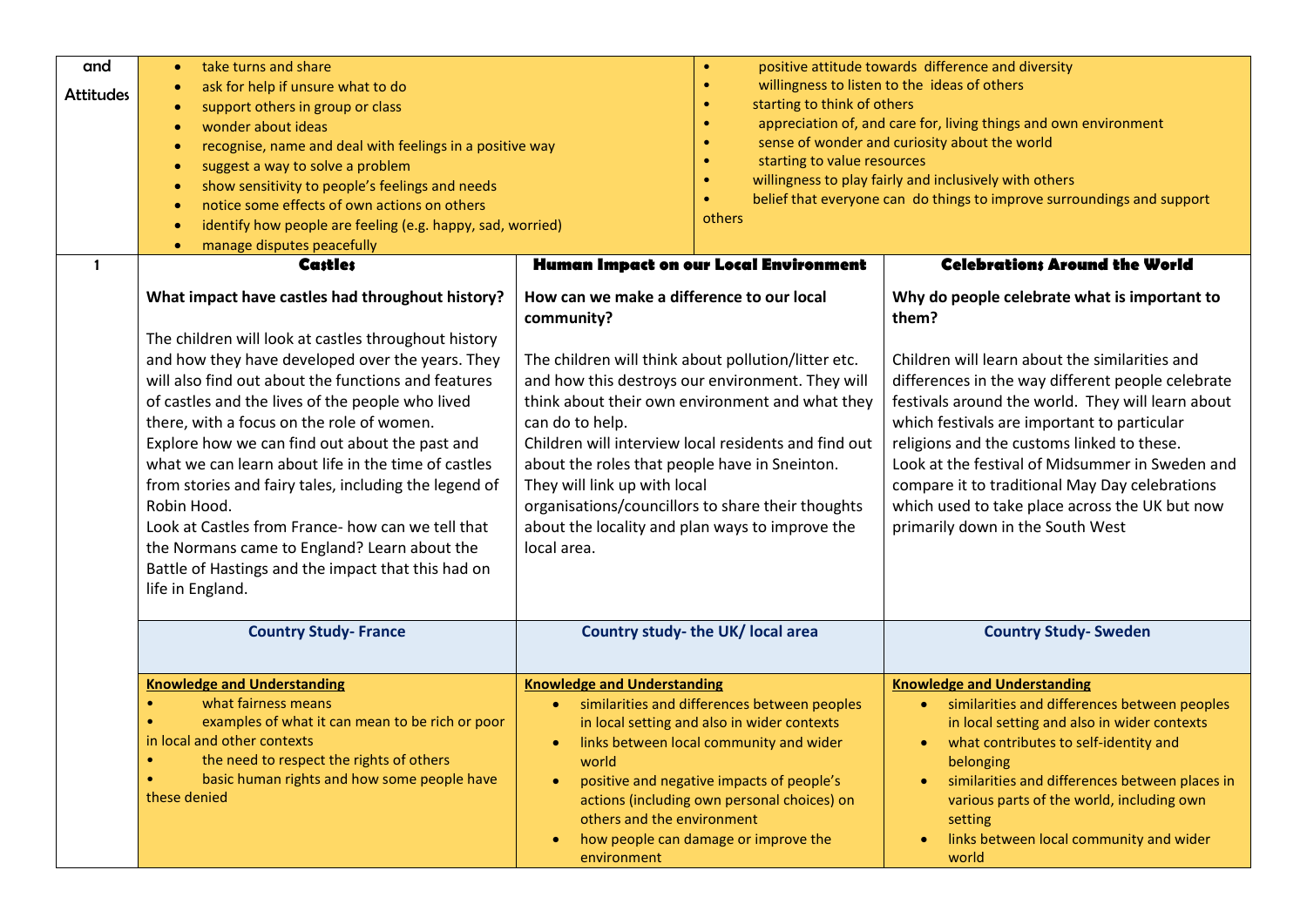|                |                                                                                                                                                              | causes of disagreement and conflict at<br>$\bullet$                                                                 |                                                                                                | $\bullet$                                                               |
|----------------|--------------------------------------------------------------------------------------------------------------------------------------------------------------|---------------------------------------------------------------------------------------------------------------------|------------------------------------------------------------------------------------------------|-------------------------------------------------------------------------|
|                |                                                                                                                                                              | personal, classroom and household levels                                                                            |                                                                                                |                                                                         |
|                |                                                                                                                                                              | rights in class and school<br>$\bullet$                                                                             |                                                                                                |                                                                         |
| <b>Generic</b> | <b>Skills</b>                                                                                                                                                |                                                                                                                     | <b>Values and Attitudes</b>                                                                    |                                                                         |
| skills,        | $\bullet$<br>ask relevant questions                                                                                                                          |                                                                                                                     | sense of belonging and valuing of relationships with others<br>$\bullet$                       |                                                                         |
| values         | show awareness of, and concern for, people's feelings<br>$\bullet$<br>show interest in, and concern for, others outside immediate circle and in<br>$\bullet$ |                                                                                                                     | respect for other people's feelings and ideas<br>$\bullet$<br>respect for the rights of others |                                                                         |
|                | contexts different to own                                                                                                                                    |                                                                                                                     | $\bullet$<br>willingness to learn from the experiences of others<br>$\bullet$                  |                                                                         |
| and            | listen carefully to others<br>$\bullet$                                                                                                                      |                                                                                                                     | concern about the local environment and willingness to care for it<br>$\bullet$                |                                                                         |
| attitudes      | play and work cooperatively<br>$\bullet$                                                                                                                     |                                                                                                                     | taking care of resources and not wasting them<br>$\bullet$                                     |                                                                         |
|                | help to ensure that everyone in own group is included                                                                                                        |                                                                                                                     |                                                                                                | willingness to participate in activities both inside and outside of the |
|                | describe feelings about changes in own life and locality<br>$\bullet$                                                                                        |                                                                                                                     | classroom                                                                                      |                                                                         |
|                | contribute actively and constructively to the life of own class and school                                                                                   |                                                                                                                     | $\bullet$                                                                                      | belief that that everyone should be included and able to participate    |
|                | take action when something is unfair<br>$\bullet$                                                                                                            |                                                                                                                     |                                                                                                |                                                                         |
| $\overline{2}$ | London throughout the age;                                                                                                                                   |                                                                                                                     | <b>Journeys</b>                                                                                | Animal Welfare (endangered animals)                                     |
|                | How has life in London shaped our country's                                                                                                                  | How does one person's journey impact on                                                                             |                                                                                                | Are humans more important than animals?                                 |
|                | history?                                                                                                                                                     | everyone?<br>Children will look at journeys of explorers from<br>the past to significant places such as Scott. They |                                                                                                |                                                                         |
|                |                                                                                                                                                              |                                                                                                                     |                                                                                                | Children will study the impact of humans on our                         |
|                | Children will develop an awareness of the past,                                                                                                              |                                                                                                                     |                                                                                                | global wildlife population. They will learn about                       |
|                | exploring events beyond their living memory.                                                                                                                 |                                                                                                                     |                                                                                                | the declining numbers of specific species and how                       |
|                | Children will study events that took place in London                                                                                                         | will contrast this by exploring the journeys of                                                                     |                                                                                                | organisations are working in this field to have a                       |
|                | such as the Great Fire of London and/or the                                                                                                                  | Greta Thunberg and her climate change cause.                                                                        |                                                                                                | positive impact. This will be balanced by studying                      |
|                | Gunpowder plot. They will explore what can be                                                                                                                | They explore ways they can have a positive impact                                                                   |                                                                                                | how families are driven to use hunting and                              |
|                |                                                                                                                                                              |                                                                                                                     |                                                                                                |                                                                         |
|                | learnt from such events and why they are                                                                                                                     | through their journey of life and the journeys they                                                                 |                                                                                                | poaching to survive. Consider the impact of                             |
|                | significant. They learn about important individuals                                                                                                          | make such as their journey to school with a                                                                         |                                                                                                | conservation on the native tribes who live in areas                     |
|                | who have contributed to national life,                                                                                                                       | particular look at Ruby Bridges                                                                                     |                                                                                                | affected- Masai. Children will find out about                           |
|                |                                                                                                                                                              |                                                                                                                     |                                                                                                | animal welfare in this country with a visit from the                    |
|                |                                                                                                                                                              |                                                                                                                     |                                                                                                | RSPCA. How is their approach different to the                           |
|                |                                                                                                                                                              |                                                                                                                     |                                                                                                | rangers in Africa?                                                      |
|                |                                                                                                                                                              |                                                                                                                     |                                                                                                |                                                                         |
|                |                                                                                                                                                              |                                                                                                                     |                                                                                                |                                                                         |
|                | <b>Country Study- the UK, London</b>                                                                                                                         | <b>Country Study- Polar Regions, the Arctic and</b><br><b>Antarctica</b>                                            |                                                                                                | <b>Country Study-Kenya</b>                                              |
|                |                                                                                                                                                              |                                                                                                                     |                                                                                                |                                                                         |
|                | <b>Knowledge and Understanding</b>                                                                                                                           | <b>Knowledge and Understanding</b>                                                                                  |                                                                                                | <b>Knowledge and Understanding</b>                                      |
|                | examples of what it can mean to be rich or poor<br>$\bullet$                                                                                                 | $\bullet$                                                                                                           | the need to respect the rights of others                                                       | some ways of avoiding, managing and<br>$\bullet$                        |
|                | in local and other contexts                                                                                                                                  | $\bullet$                                                                                                           | basic human rights and how some people                                                         | resolving conflict                                                      |
|                | similarities and differences between peoples in                                                                                                              | have these denied                                                                                                   |                                                                                                | the need to respect the rights of others                                |
|                | local setting and also in wider contexts                                                                                                                     |                                                                                                                     |                                                                                                | what fairness means<br>$\bullet$                                        |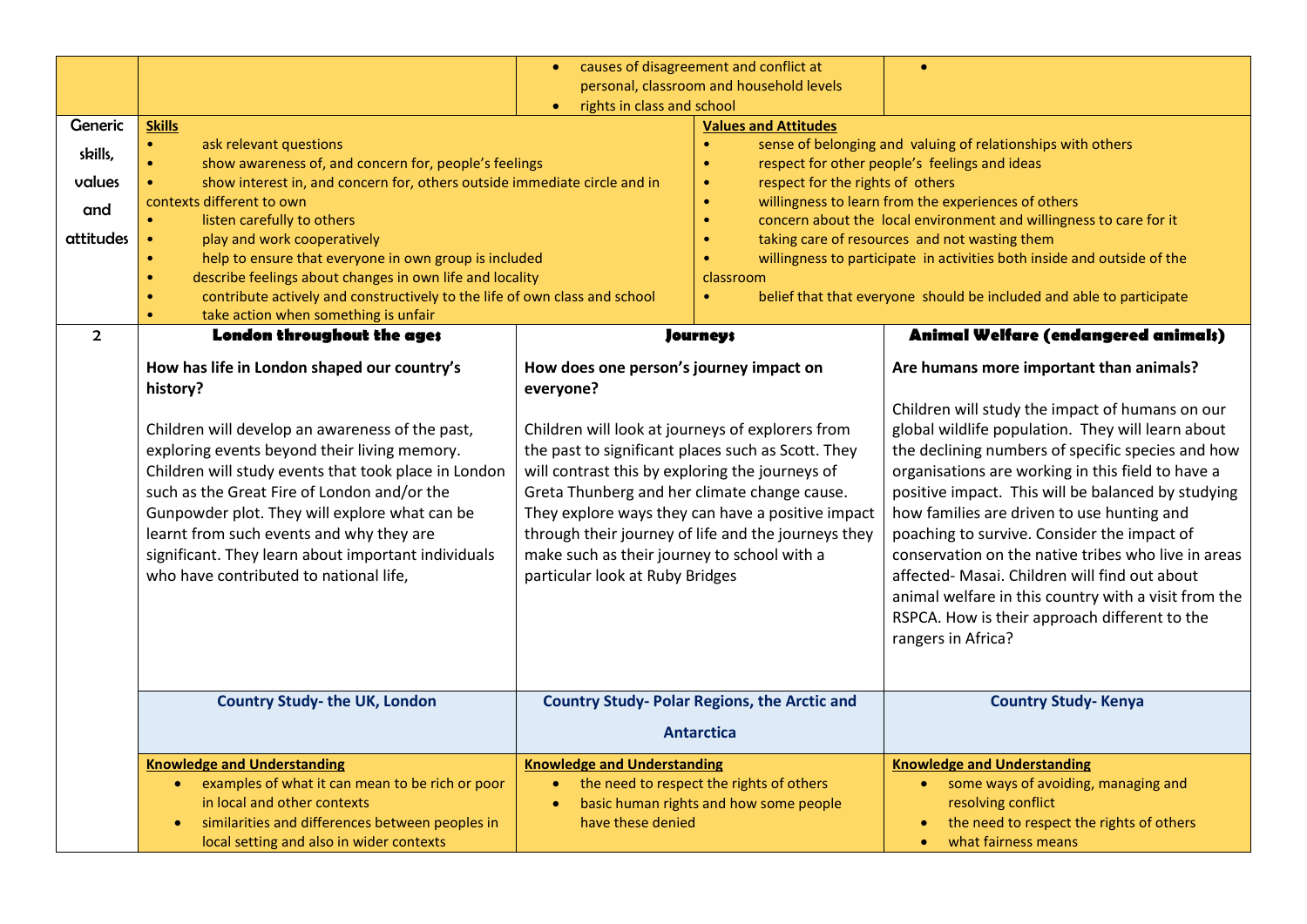|                                                                                                                                                                                                                                                                                                                                                                                                       | what contributes to self-identity and belonging<br>uneven sharing of power and how some people<br>are excluded from decision-making<br>begin to show tact and diplomacy<br>$\bullet$                                                                                                                                                                                                                                                                      | similarities and differences between peoples<br>in local setting and also in wider contexts<br>positive and negative impacts of people's<br>$\bullet$<br>actions (including own personal choices) on<br>others and the environment                                                                                                                                                                                                                                    |                                                                                                                                                                                                                                                                                                                                                                                                                                                                | examples of what it can mean to be rich or<br>$\bullet$<br>poor in local and other contexts<br>similarities and differences between peoples<br>$\bullet$<br>in local setting and also in wider contexts<br>links between local community and wider<br>$\bullet$<br>world                                                                                                                                                                                                                                   |  |
|-------------------------------------------------------------------------------------------------------------------------------------------------------------------------------------------------------------------------------------------------------------------------------------------------------------------------------------------------------------------------------------------------------|-----------------------------------------------------------------------------------------------------------------------------------------------------------------------------------------------------------------------------------------------------------------------------------------------------------------------------------------------------------------------------------------------------------------------------------------------------------|-----------------------------------------------------------------------------------------------------------------------------------------------------------------------------------------------------------------------------------------------------------------------------------------------------------------------------------------------------------------------------------------------------------------------------------------------------------------------|----------------------------------------------------------------------------------------------------------------------------------------------------------------------------------------------------------------------------------------------------------------------------------------------------------------------------------------------------------------------------------------------------------------------------------------------------------------|------------------------------------------------------------------------------------------------------------------------------------------------------------------------------------------------------------------------------------------------------------------------------------------------------------------------------------------------------------------------------------------------------------------------------------------------------------------------------------------------------------|--|
| Generic<br>skills,<br>values<br>and<br>attitudes                                                                                                                                                                                                                                                                                                                                                      | <b>Skills</b><br>consider merits of different viewpoints<br>$\bullet$<br>use different approaches to solve problems<br>recognise effects of own behaviour on others and use this to help make<br>$\bullet$<br>choices<br>identify matters that are important to self and others<br>$\bullet$<br>learn from mistakes and use feedback<br>$\bullet$<br>participate in discussions about issues that affect self, others and the wider<br>$\bullet$<br>world |                                                                                                                                                                                                                                                                                                                                                                                                                                                                       | <b>Values and Attitudes</b><br>awareness of, and pride in, own individuality<br>$\bullet$<br>willingness to stand up and speak up for others<br>fairness in dealings with others<br>belief that everyone has equal rights<br>$\bullet$<br>valuing others as equal and different<br>willingness to listen respectfully to the ideas and views of others even when<br>one disagrees<br>belief that people can make a difference, both on their own and when they |                                                                                                                                                                                                                                                                                                                                                                                                                                                                                                            |  |
|                                                                                                                                                                                                                                                                                                                                                                                                       | state opinions and start to give reasons for these                                                                                                                                                                                                                                                                                                                                                                                                        |                                                                                                                                                                                                                                                                                                                                                                                                                                                                       | work together                                                                                                                                                                                                                                                                                                                                                                                                                                                  |                                                                                                                                                                                                                                                                                                                                                                                                                                                                                                            |  |
| <b>Settlements</b><br>3<br>Why have people chosen to settle in Nottingham?<br>Children will discover why people choose specific<br>places to settle and how this has changed through<br>history from the early settlers (Stone Age to Anglo<br>Saxons) in England to the modern day etc. Through<br>local study, children will learn about the unique<br>history of Nottingham and the City of Caves. |                                                                                                                                                                                                                                                                                                                                                                                                                                                           | How do our actions impact on others around the<br>world?<br>will look at the global issue of plastic pollution in<br>oceans and link this to their own communities<br>with a particular focus on the Maldives. They will<br>use this as a case study to look at the impact of<br>luxury holidays on native people. Children will<br>investigate the current waste practices at school<br>and home, and consider ways in which they can<br>help to bring about change. | <b>Oceans and Plastics</b><br>Children will explore endangered animals that live<br>in the ocean and the issues that affect them. They                                                                                                                                                                                                                                                                                                                         | <b>Food and Culture</b><br>To what extent does culture differ across the<br>African continent?<br>Children will look at foods from different<br>countries (Africa) and how they are intertwined<br>with their culture. Children will learn about how<br>cultural identity is shown through food and dress,<br>and how a sense of belonging to and being part of<br>something is special.<br>Explore the impact of fair trade on farmers in<br>Africa and consider how we can raise the profile<br>of this. |  |
|                                                                                                                                                                                                                                                                                                                                                                                                       | Country Study-the UK, Nottingham, Europe                                                                                                                                                                                                                                                                                                                                                                                                                  |                                                                                                                                                                                                                                                                                                                                                                                                                                                                       | <b>Country Study- India, Sri Lanka and the Maldives</b>                                                                                                                                                                                                                                                                                                                                                                                                        | <b>Country Study- South Africa and Ethiopia</b>                                                                                                                                                                                                                                                                                                                                                                                                                                                            |  |
|                                                                                                                                                                                                                                                                                                                                                                                                       | <b>Knowledge and Understanding</b><br>contributions of different cultures to our lives<br>$\bullet$<br>how local actions affect the wider world<br>some causes and effects of conflict at all levels<br>from personal to global                                                                                                                                                                                                                           | <b>Knowledge and Understanding</b><br>some causes and effects of poverty and<br>$\bullet$<br>local, national and global levels<br>$\bullet$                                                                                                                                                                                                                                                                                                                           | inequality (including gender inequalities) at<br>how local actions affect the wider world                                                                                                                                                                                                                                                                                                                                                                      | <b>Knowledge and Understanding</b><br>• diversity of cultures and societies within and<br>beyond own experience<br>contributions of different cultures to our lives                                                                                                                                                                                                                                                                                                                                        |  |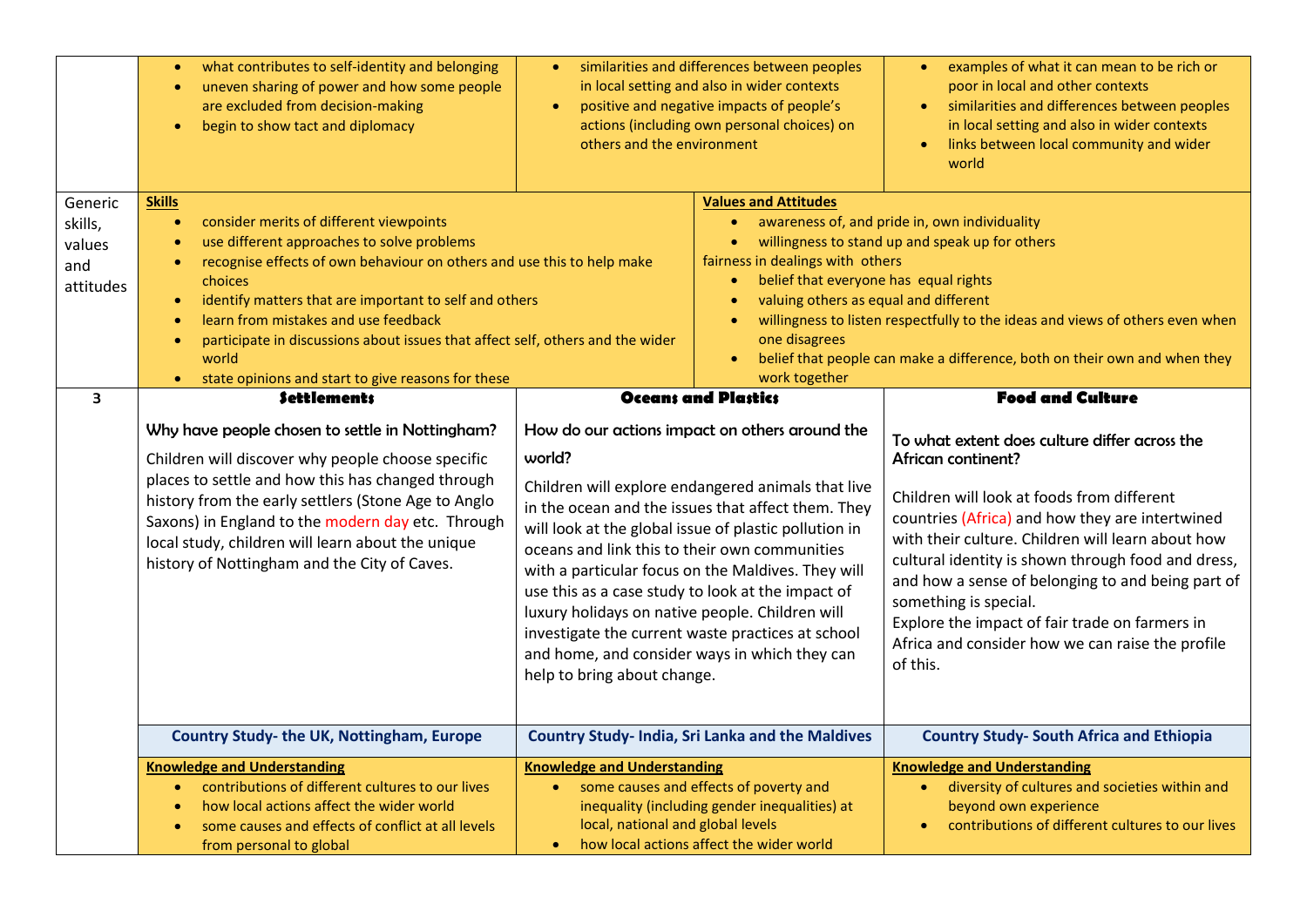|                                                                                                                                                                                                                                                                                                                                                                                                                                                                                                                                                                                     | basics of how own country and region is<br>$\bullet$<br>governed                               | $\bullet$<br>$\bullet$<br>inequalities in ecological footprints                                                                                                                                                                                                                                                                                                                                                                                                                                                                                                                                                                     | people's dependencies on the environment<br>basics of climate change (causes and effects)<br>environmentally responsible living and global | global connections between peoples and<br>$\bullet$<br>countries (e.g. through trade and<br>communications)<br>reasons why some people have their rights<br>denied                                                                                                                                                                                                                                                                                                                                                                                                                                                                 |  |
|-------------------------------------------------------------------------------------------------------------------------------------------------------------------------------------------------------------------------------------------------------------------------------------------------------------------------------------------------------------------------------------------------------------------------------------------------------------------------------------------------------------------------------------------------------------------------------------|------------------------------------------------------------------------------------------------|-------------------------------------------------------------------------------------------------------------------------------------------------------------------------------------------------------------------------------------------------------------------------------------------------------------------------------------------------------------------------------------------------------------------------------------------------------------------------------------------------------------------------------------------------------------------------------------------------------------------------------------|--------------------------------------------------------------------------------------------------------------------------------------------|------------------------------------------------------------------------------------------------------------------------------------------------------------------------------------------------------------------------------------------------------------------------------------------------------------------------------------------------------------------------------------------------------------------------------------------------------------------------------------------------------------------------------------------------------------------------------------------------------------------------------------|--|
| <b>Generic</b>                                                                                                                                                                                                                                                                                                                                                                                                                                                                                                                                                                      | <b>Skills</b>                                                                                  |                                                                                                                                                                                                                                                                                                                                                                                                                                                                                                                                                                                                                                     | <b>Values and Attitudes</b>                                                                                                                |                                                                                                                                                                                                                                                                                                                                                                                                                                                                                                                                                                                                                                    |  |
| skills,                                                                                                                                                                                                                                                                                                                                                                                                                                                                                                                                                                             | use strategies to manage anger, frustration and aggressive feelings<br>$\bullet$               |                                                                                                                                                                                                                                                                                                                                                                                                                                                                                                                                                                                                                                     | $\bullet$                                                                                                                                  | positivity about the ways in which one is both similar to others and uniquely                                                                                                                                                                                                                                                                                                                                                                                                                                                                                                                                                      |  |
|                                                                                                                                                                                                                                                                                                                                                                                                                                                                                                                                                                                     | imagine alternative possibilities and suggest new ideas to solve problems<br>$\bullet$         |                                                                                                                                                                                                                                                                                                                                                                                                                                                                                                                                                                                                                                     | different                                                                                                                                  |                                                                                                                                                                                                                                                                                                                                                                                                                                                                                                                                                                                                                                    |  |
| values                                                                                                                                                                                                                                                                                                                                                                                                                                                                                                                                                                              | express own views and ideas on issues clearly, using a range of appropriate<br>$\bullet$       |                                                                                                                                                                                                                                                                                                                                                                                                                                                                                                                                                                                                                                     | value what contributes to own identity<br>$\bullet$                                                                                        |                                                                                                                                                                                                                                                                                                                                                                                                                                                                                                                                                                                                                                    |  |
| and                                                                                                                                                                                                                                                                                                                                                                                                                                                                                                                                                                                 | methods<br>give evidence for an argument, assess different viewpoints and present<br>$\bullet$ |                                                                                                                                                                                                                                                                                                                                                                                                                                                                                                                                                                                                                                     | $\bullet$<br>$\bullet$                                                                                                                     | offence at unfair treatment of others locally and globally<br>growing interest in world events and global issues                                                                                                                                                                                                                                                                                                                                                                                                                                                                                                                   |  |
| attitudes                                                                                                                                                                                                                                                                                                                                                                                                                                                                                                                                                                           | counter-arguments                                                                              |                                                                                                                                                                                                                                                                                                                                                                                                                                                                                                                                                                                                                                     | $\bullet$                                                                                                                                  | readiness to think through consequences of words, actions and choices on                                                                                                                                                                                                                                                                                                                                                                                                                                                                                                                                                           |  |
|                                                                                                                                                                                                                                                                                                                                                                                                                                                                                                                                                                                     | imagine alternative possibilities and suggest new ideas to solve problems<br>$\bullet$         |                                                                                                                                                                                                                                                                                                                                                                                                                                                                                                                                                                                                                                     | others                                                                                                                                     |                                                                                                                                                                                                                                                                                                                                                                                                                                                                                                                                                                                                                                    |  |
|                                                                                                                                                                                                                                                                                                                                                                                                                                                                                                                                                                                     | express own views and ideas on issues clearly, using a range of appropriate<br>$\bullet$       | valuing difference<br>$\bullet$<br>$\bullet$                                                                                                                                                                                                                                                                                                                                                                                                                                                                                                                                                                                        |                                                                                                                                            |                                                                                                                                                                                                                                                                                                                                                                                                                                                                                                                                                                                                                                    |  |
|                                                                                                                                                                                                                                                                                                                                                                                                                                                                                                                                                                                     | methods                                                                                        |                                                                                                                                                                                                                                                                                                                                                                                                                                                                                                                                                                                                                                     |                                                                                                                                            | sense of responsibility for the environment and the use of resources                                                                                                                                                                                                                                                                                                                                                                                                                                                                                                                                                               |  |
|                                                                                                                                                                                                                                                                                                                                                                                                                                                                                                                                                                                     | describe feelings about changes and events in own setting and the wider<br>$\bullet$<br>world  | $\bullet$<br>quality of life for people locally and globally<br>$\bullet$                                                                                                                                                                                                                                                                                                                                                                                                                                                                                                                                                           |                                                                                                                                            | commitment to taking action to protect and improve the environment and                                                                                                                                                                                                                                                                                                                                                                                                                                                                                                                                                             |  |
|                                                                                                                                                                                                                                                                                                                                                                                                                                                                                                                                                                                     | contribute to the well-being of the wider community<br>$\bullet$                               |                                                                                                                                                                                                                                                                                                                                                                                                                                                                                                                                                                                                                                     |                                                                                                                                            | belief that individuals and groups can improve situations                                                                                                                                                                                                                                                                                                                                                                                                                                                                                                                                                                          |  |
|                                                                                                                                                                                                                                                                                                                                                                                                                                                                                                                                                                                     | adapt behaviour to take into account feelings of others<br>$\bullet$                           |                                                                                                                                                                                                                                                                                                                                                                                                                                                                                                                                                                                                                                     | willingness to cooperate with others to change things for the better                                                                       |                                                                                                                                                                                                                                                                                                                                                                                                                                                                                                                                                                                                                                    |  |
|                                                                                                                                                                                                                                                                                                                                                                                                                                                                                                                                                                                     | listen attentively, question and respond to others<br>$\bullet$                                |                                                                                                                                                                                                                                                                                                                                                                                                                                                                                                                                                                                                                                     |                                                                                                                                            |                                                                                                                                                                                                                                                                                                                                                                                                                                                                                                                                                                                                                                    |  |
| 4                                                                                                                                                                                                                                                                                                                                                                                                                                                                                                                                                                                   | <b>Ancient Egypt</b>                                                                           |                                                                                                                                                                                                                                                                                                                                                                                                                                                                                                                                                                                                                                     | <b>Natural Disasters</b>                                                                                                                   | <b>Fighting for Equality</b>                                                                                                                                                                                                                                                                                                                                                                                                                                                                                                                                                                                                       |  |
|                                                                                                                                                                                                                                                                                                                                                                                                                                                                                                                                                                                     | What is the legacy of the Ancient Egyptians?                                                   |                                                                                                                                                                                                                                                                                                                                                                                                                                                                                                                                                                                                                                     | Do natural disasters affect rich and poor equally?                                                                                         | Are all people born equal?                                                                                                                                                                                                                                                                                                                                                                                                                                                                                                                                                                                                         |  |
| Children will learn about life in Ancient Egypt. The<br>children will discover facts about Egyptian gods and<br>learn about their beliefs in the afterlife. The<br>children will learn about the different pharaohs and<br>the building of the pyramids. We will look at the<br>accomplishments of this civilization (construction<br>techniques, irrigation systems, medicines and<br>agricultural productions) and link to modern way of<br>life.<br>They will explore the gender roles in Ancient Egypt<br>and ask the question- why did female pharaohs<br>have to wear beards? |                                                                                                | Children will learn about the destructive force of<br>nature by looking at volcanoes, earthquakes,<br>tsunamis and tornadoes. They will learn about<br>how each of these are formed. They will learn<br>about the layers of the earth, tectonic plates and<br>fault lines. The children will look at famous natural<br>disasters - Mount Vesuvius and the destruction of<br>Pompeii and human stories of survival. They will<br>explore the economic and social impact of<br>disasters and how countries have adapted to<br>cope- study of North America (San Andreas fault<br>line) and the Phillipines - both on the Ring of Fire |                                                                                                                                            | The children will learn about basic human rights<br>and how some people have these denied (with a<br>specific focus on race). Children will experience<br>what it is like to have some rights taken from<br>them during a separation activity in class. They<br>will then start exploring the word 'freedom' and<br>what it means to different people, places and<br>things. They will learn about key figures from the<br>past and how they fought to bring about change,<br>including the Victorians and the impact of local<br>people on justice and slavery.<br>Carry out a study of people sent to Australia in the<br>1800s. |  |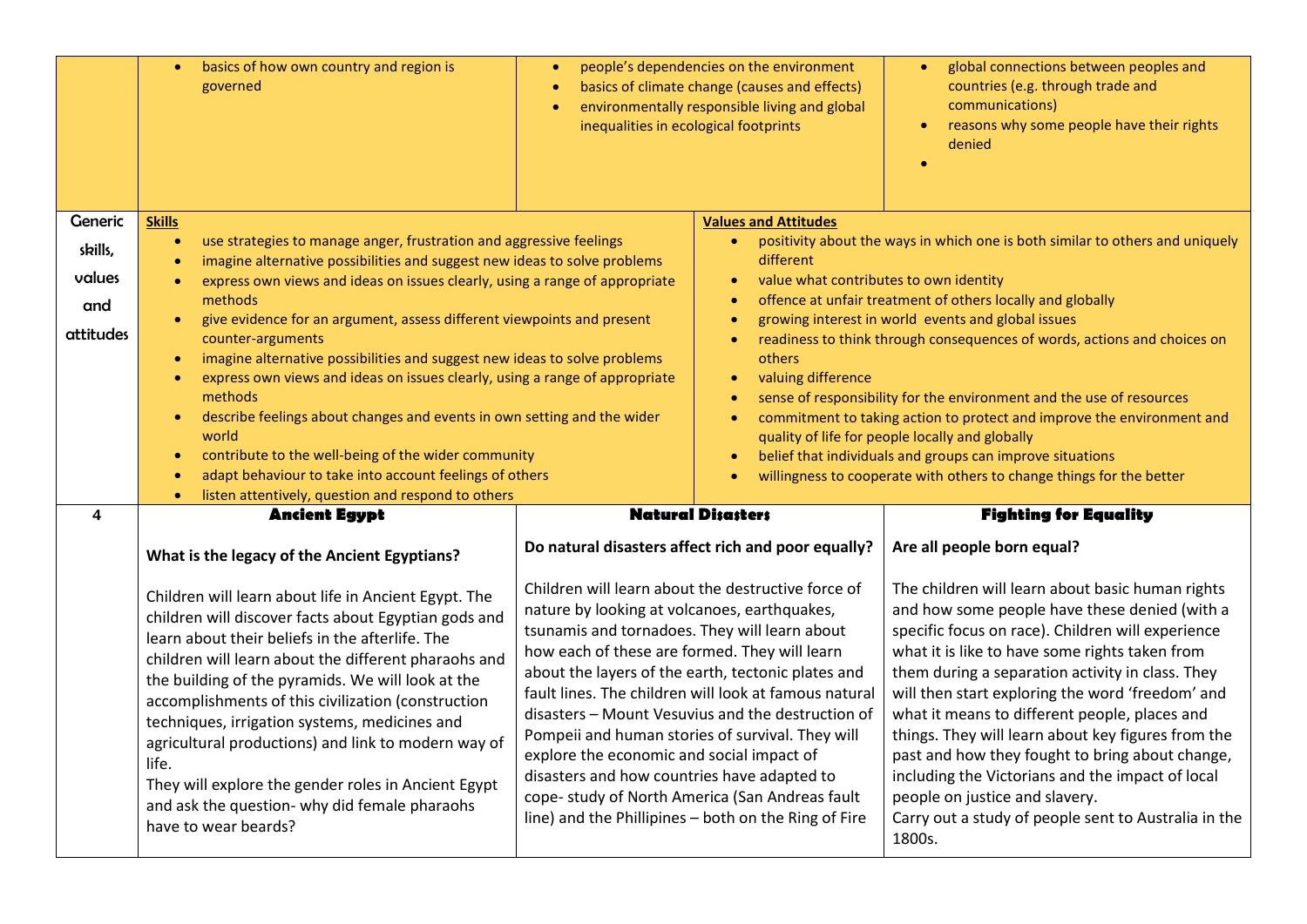|                |                                                                                                                                                                                        | but impacted differently due to their economic<br>status                                                         |                                                                                                                                                                                                                                       |                                                                                                                                                                                                                                                                                                                                                                                                                                                                                                                                                                                                                                                                                                           |  |
|----------------|----------------------------------------------------------------------------------------------------------------------------------------------------------------------------------------|------------------------------------------------------------------------------------------------------------------|---------------------------------------------------------------------------------------------------------------------------------------------------------------------------------------------------------------------------------------|-----------------------------------------------------------------------------------------------------------------------------------------------------------------------------------------------------------------------------------------------------------------------------------------------------------------------------------------------------------------------------------------------------------------------------------------------------------------------------------------------------------------------------------------------------------------------------------------------------------------------------------------------------------------------------------------------------------|--|
|                | <b>Country Study- Egypt</b>                                                                                                                                                            | <b>Country Study- North America (California) and</b><br>the Philippines                                          |                                                                                                                                                                                                                                       | <b>Country study- Australia</b>                                                                                                                                                                                                                                                                                                                                                                                                                                                                                                                                                                                                                                                                           |  |
|                | <b>Knowledge and Understanding</b><br>• diversity of cultures and societies within and<br>beyond own experience<br>examples of conflicts past and present in own<br>society and others | <b>Knowledge and Understanding</b><br>local, national and global levels<br>inequalities in ecological footprints | some causes and effects of poverty and<br>inequality (including gender inequalities) at<br>people's dependencies on the environment<br>basics of climate change (causes and effects)<br>environmentally responsible living and global | <b>Knowledge and Understanding</b><br>• how fairness may not always mean equal<br>treatment<br>some causes and effects of poverty and<br>$\bullet$<br>inequality (including gender inequalities) at<br>local, national and global levels<br>contributions of different cultures to our lives<br>nature of prejudice, racism and sexism and<br>٠<br>ways to combat these<br>some causes and effects of conflict at all levels<br>$\bullet$<br>from personal to global<br>UN Convention on the Rights of the Child<br>$\bullet$<br>reasons why some people have their rights<br>denied<br>the need for rules in own school and wider<br>society and how people can take part in<br>making and changing them |  |
| <b>Generic</b> | <b>Skills</b>                                                                                                                                                                          |                                                                                                                  | <b>Values and Attitudes</b>                                                                                                                                                                                                           |                                                                                                                                                                                                                                                                                                                                                                                                                                                                                                                                                                                                                                                                                                           |  |
| skills,        | use strategies to manage anger, frustration and aggressive feelings<br>$\bullet$                                                                                                       |                                                                                                                  | $\bullet$                                                                                                                                                                                                                             | positivity about the ways in which one is both similar to others and uniquely                                                                                                                                                                                                                                                                                                                                                                                                                                                                                                                                                                                                                             |  |
| values         | listen attentively, question and respond to others<br>describe feelings about changes and events in own setting and the wider                                                          |                                                                                                                  | different<br>value what contributes to own identity<br>offence at unfair treatment of others locally and globally<br>$\bullet$<br>sense of justice<br>$\bullet$<br>growing interest in world events and global issues                 |                                                                                                                                                                                                                                                                                                                                                                                                                                                                                                                                                                                                                                                                                                           |  |
| and            | world                                                                                                                                                                                  |                                                                                                                  |                                                                                                                                                                                                                                       |                                                                                                                                                                                                                                                                                                                                                                                                                                                                                                                                                                                                                                                                                                           |  |
| attitudes      | adapt behaviour to take into account feelings of others<br>understand impacts of prejudice and discrimination                                                                          |                                                                                                                  |                                                                                                                                                                                                                                       |                                                                                                                                                                                                                                                                                                                                                                                                                                                                                                                                                                                                                                                                                                           |  |
|                | explore reasons for negative feelings towards others and in new or difficult                                                                                                           |                                                                                                                  |                                                                                                                                                                                                                                       | readiness to think through consequences of words, actions and choices on                                                                                                                                                                                                                                                                                                                                                                                                                                                                                                                                                                                                                                  |  |
|                | situations<br>express own views and ideas on issues clearly, using a range of appropriate<br>$\bullet$<br>methods                                                                      |                                                                                                                  | others                                                                                                                                                                                                                                | sense of responsibility for the environment and the use of resources<br>commitment to taking action to protect and improve the environment and                                                                                                                                                                                                                                                                                                                                                                                                                                                                                                                                                            |  |
|                | recognise when there may be no single right or wrong<br>$\bullet$<br>imagine alternative possibilities and suggest new ideas to solve problems<br>٠                                    |                                                                                                                  | $\bullet$                                                                                                                                                                                                                             | quality of life for people locally and globally<br>proactive inclusion of other people, especially those who may face barriers                                                                                                                                                                                                                                                                                                                                                                                                                                                                                                                                                                            |  |
|                | work cooperatively to solve problems or achieve goals<br>$\bullet$                                                                                                                     |                                                                                                                  | to participating fully                                                                                                                                                                                                                |                                                                                                                                                                                                                                                                                                                                                                                                                                                                                                                                                                                                                                                                                                           |  |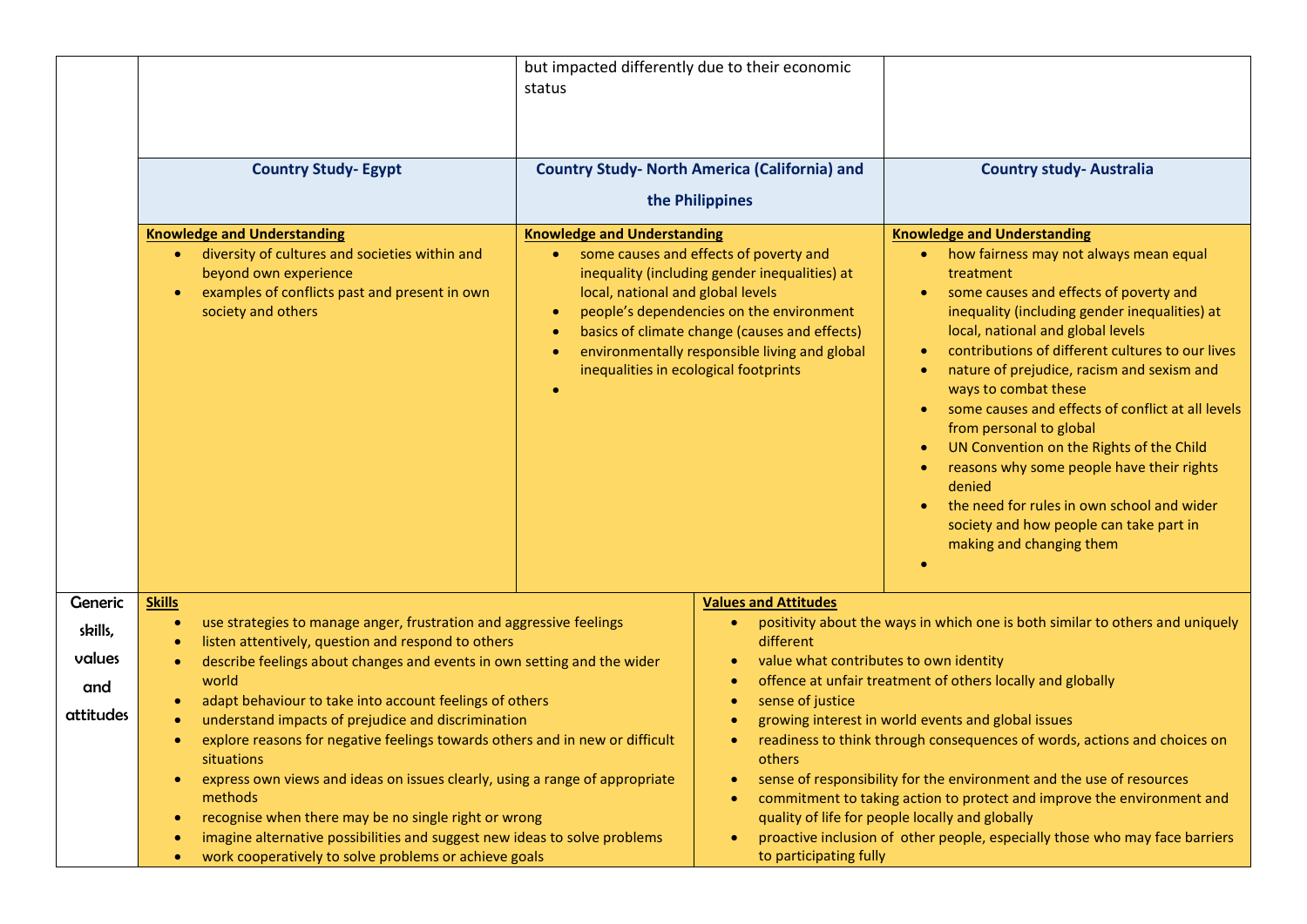|                    | describe feelings about changes and events in own setting and the wider<br>$\bullet$<br>world                                                                                                                                                                                                                                                       |                                                                                                                                                                                                                                                                                                                                                                                                                                                                                                                                                                                                                                                                                                                                                                                                                                                                                                                                                                                                                                                                                                                             | willingness to cooperate with others to change things for the better<br>$\bullet$ |                                                                                                                                                                                                                                                                                                                                                                                                                                                                                                                                                                                                                                                                              |
|--------------------|-----------------------------------------------------------------------------------------------------------------------------------------------------------------------------------------------------------------------------------------------------------------------------------------------------------------------------------------------------|-----------------------------------------------------------------------------------------------------------------------------------------------------------------------------------------------------------------------------------------------------------------------------------------------------------------------------------------------------------------------------------------------------------------------------------------------------------------------------------------------------------------------------------------------------------------------------------------------------------------------------------------------------------------------------------------------------------------------------------------------------------------------------------------------------------------------------------------------------------------------------------------------------------------------------------------------------------------------------------------------------------------------------------------------------------------------------------------------------------------------------|-----------------------------------------------------------------------------------|------------------------------------------------------------------------------------------------------------------------------------------------------------------------------------------------------------------------------------------------------------------------------------------------------------------------------------------------------------------------------------------------------------------------------------------------------------------------------------------------------------------------------------------------------------------------------------------------------------------------------------------------------------------------------|
| 5                  | WWII (include focus on the impact of war on                                                                                                                                                                                                                                                                                                         | <b>Deforestation and the Rainforests</b>                                                                                                                                                                                                                                                                                                                                                                                                                                                                                                                                                                                                                                                                                                                                                                                                                                                                                                                                                                                                                                                                                    |                                                                                   | William Booth and the Salvation Army                                                                                                                                                                                                                                                                                                                                                                                                                                                                                                                                                                                                                                         |
|                    | <b>Nottingham</b> )                                                                                                                                                                                                                                                                                                                                 | Is it justified to prioritise consumerism over the<br>environment?<br>A study of the effects of deforestation on the<br>animal population, as well as the human race, will<br>take place during this theme. An understanding<br>of deforestation and the environmental<br>consequences will lead to a debate about the<br>ethics of deforestation and the impact for future<br>generations. As part of the theme, children will<br>consider how they can make choices towards<br>living more sustainably.<br>Study of indigenous tribes in the Amazon<br>Rainforest and the impact on them.<br><b>Country Study- South America- Brazil</b><br><b>Knowledge and Understanding</b><br>diversity of cultures and societies within and<br>$\bullet$<br>beyond own experience<br>contributions of different cultures to our lives<br>$\bullet$<br>global connections between peoples and<br>$\bullet$<br>countries (e.g. through trade and<br>communications)<br>how local actions affect the wider world<br>$\bullet$<br>people's dependencies on the environment<br>basics of climate change (causes and effects)<br>$\bullet$ |                                                                                   | Who should take responsibility to tackle                                                                                                                                                                                                                                                                                                                                                                                                                                                                                                                                                                                                                                     |
|                    | Can conflict ever be fair for all?                                                                                                                                                                                                                                                                                                                  |                                                                                                                                                                                                                                                                                                                                                                                                                                                                                                                                                                                                                                                                                                                                                                                                                                                                                                                                                                                                                                                                                                                             |                                                                                   | homelessness?                                                                                                                                                                                                                                                                                                                                                                                                                                                                                                                                                                                                                                                                |
|                    | Children will learn about life during WW2 with a<br>clear focus on the people of Sneinton and<br>Nottingham. They will analyse the fairness of this<br>conflict and how different groups of people were<br>affected and discuss how we can use our learning<br>of the past to help guide decisions we make as 21 <sup>st</sup><br>century citizens. |                                                                                                                                                                                                                                                                                                                                                                                                                                                                                                                                                                                                                                                                                                                                                                                                                                                                                                                                                                                                                                                                                                                             |                                                                                   | Children will study the causes and effects of<br>homelessness in the local area and the wider<br>community through the story of human journeys.<br>They will explore the concept of shelter and the<br>inequality that may exist. They will learn how<br>Government try to tackle homelessness. Children<br>will analyse the assumptions and prejudices that<br>exist about homelessness, the risk factors and<br>how local communities including charities tackle<br>vulnerable groups in crisis - including learning<br>about William Booth and his endeavours to help<br>the homeless.<br>Study Finland with low levels of homelessness -<br>what can we learn from them? |
|                    | Country Study- The UK, Nottingham, global                                                                                                                                                                                                                                                                                                           |                                                                                                                                                                                                                                                                                                                                                                                                                                                                                                                                                                                                                                                                                                                                                                                                                                                                                                                                                                                                                                                                                                                             |                                                                                   | <b>Country Study-Finland</b>                                                                                                                                                                                                                                                                                                                                                                                                                                                                                                                                                                                                                                                 |
|                    | <b>Knowledge and Understanding</b><br>nature of prejudice, racism and sexism and<br>$\bullet$<br>ways to combat these<br>some causes and effects of conflict at all levels<br>from personal to global<br>examples of conflicts past and present in own<br>society and others<br>basics of how own country and region is<br>governed                 |                                                                                                                                                                                                                                                                                                                                                                                                                                                                                                                                                                                                                                                                                                                                                                                                                                                                                                                                                                                                                                                                                                                             |                                                                                   | <b>Knowledge and Understanding</b><br>how fairness may not always mean equal<br>$\bullet$<br>treatment<br>some causes and effects of poverty and<br>$\bullet$<br>inequality (including gender inequalities) at<br>local, national and global levels<br>reasons why some people have their rights<br>denied<br>those responsible for rights being met (e.g.<br>teachers, local and national government)                                                                                                                                                                                                                                                                       |
| Generic<br>skills, | <b>Skills</b><br>imagine alternative possibilities and suggest new ideas to solve problems<br>$\bullet$                                                                                                                                                                                                                                             | <b>Values and Attitudes</b><br>۰<br>sense of justice<br>$\bullet$                                                                                                                                                                                                                                                                                                                                                                                                                                                                                                                                                                                                                                                                                                                                                                                                                                                                                                                                                                                                                                                           |                                                                                   | offence at unfair treatment of others locally and globally                                                                                                                                                                                                                                                                                                                                                                                                                                                                                                                                                                                                                   |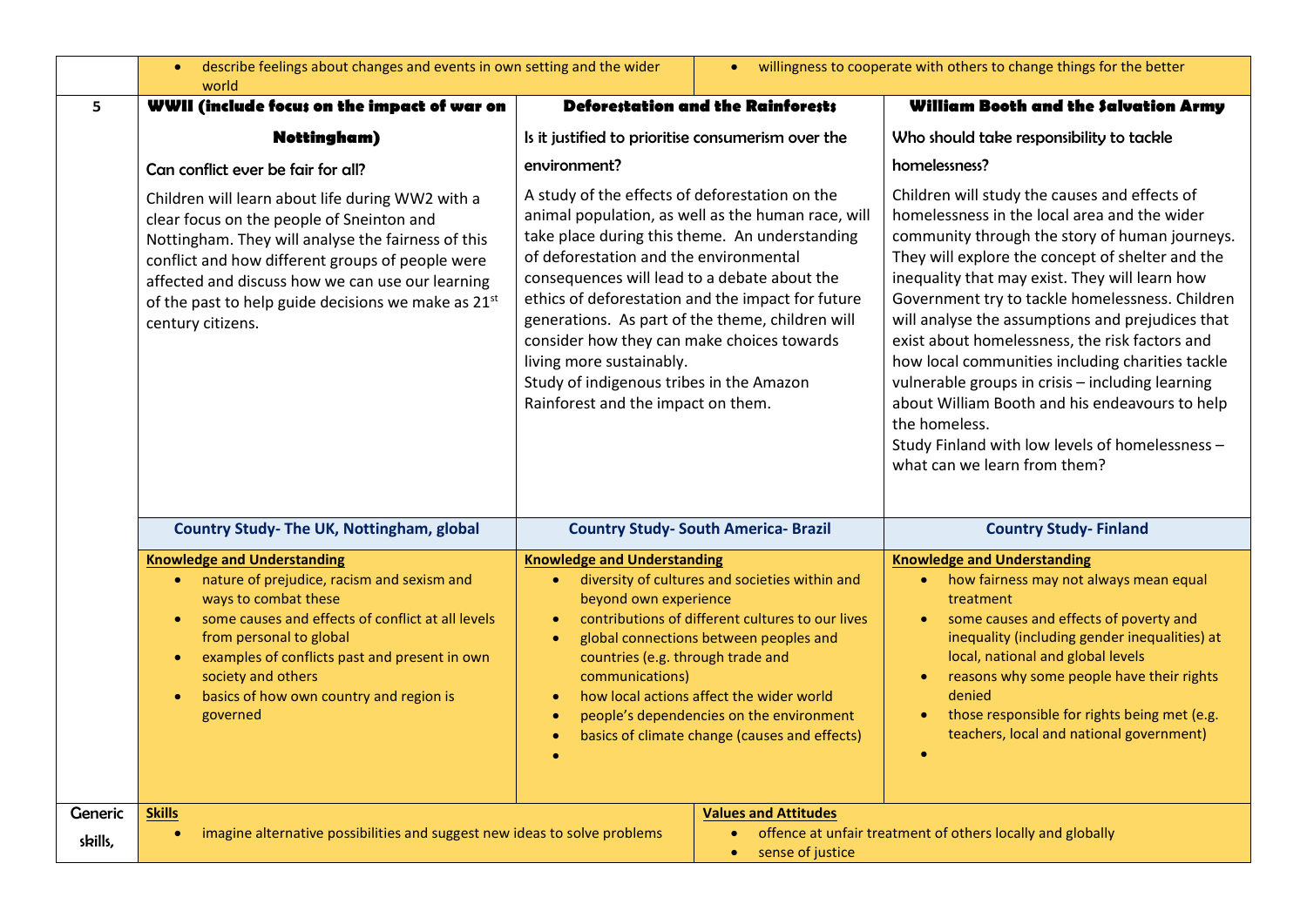| values<br>and<br>attitudes | describe feelings about changes and events in own setting and the wider<br>world<br>begin to identify bias and opinion<br>give evidence for an argument, assess different viewpoints and present<br>counter-arguments<br>empathise with people in local and more distant contexts<br>$\bullet$<br>identify connections between personal decisions and issues affecting people<br>$\bullet$<br>locally and globally<br>give reasons, evidence and examples in support of an opinion<br>$\bullet$<br>use knowledge of others' viewpoints to resolve problems and compromise<br>$\bullet$<br>give evidence for an argument, assess different viewpoints and present<br>$\bullet$<br>counter-arguments<br>imagine alternative possibilities and suggest new ideas to solve problems<br>$\bullet$<br>understand impacts of prejudice and discrimination<br>$\bullet$<br>explore reasons for negative feelings towards others and in new or difficult<br>$\bullet$<br>situations | others<br>discrimination<br>valuing difference<br>$\bullet$<br>viewpoints<br>$\bullet$<br>$\bullet$<br>$\bullet$                                                                                                                                                                                                                                                                                                                                                                                                                        | readiness to think through consequences of words, actions and choices on<br>belief that it is everyone's responsibility to challenge prejudice and<br>recognising the benefits of listening to a range of different perspectives and<br>sense of responsibility for the environment and the use of resources<br>commitment to taking action to protect and improve the environment and<br>quality of life for people locally and globally<br>belief that individuals and groups can improve situations<br>willingness to cooperate with others to change things for the better                                                               |  |
|----------------------------|----------------------------------------------------------------------------------------------------------------------------------------------------------------------------------------------------------------------------------------------------------------------------------------------------------------------------------------------------------------------------------------------------------------------------------------------------------------------------------------------------------------------------------------------------------------------------------------------------------------------------------------------------------------------------------------------------------------------------------------------------------------------------------------------------------------------------------------------------------------------------------------------------------------------------------------------------------------------------|-----------------------------------------------------------------------------------------------------------------------------------------------------------------------------------------------------------------------------------------------------------------------------------------------------------------------------------------------------------------------------------------------------------------------------------------------------------------------------------------------------------------------------------------|----------------------------------------------------------------------------------------------------------------------------------------------------------------------------------------------------------------------------------------------------------------------------------------------------------------------------------------------------------------------------------------------------------------------------------------------------------------------------------------------------------------------------------------------------------------------------------------------------------------------------------------------|--|
| 6                          | <b>Crime and Punishment</b>                                                                                                                                                                                                                                                                                                                                                                                                                                                                                                                                                                                                                                                                                                                                                                                                                                                                                                                                                | <b>The Journey of Food</b>                                                                                                                                                                                                                                                                                                                                                                                                                                                                                                              | The Morality of the Space Race                                                                                                                                                                                                                                                                                                                                                                                                                                                                                                                                                                                                               |  |
|                            | Does punishing people for crimes always make the                                                                                                                                                                                                                                                                                                                                                                                                                                                                                                                                                                                                                                                                                                                                                                                                                                                                                                                           | How sustainable are our food sources?                                                                                                                                                                                                                                                                                                                                                                                                                                                                                                   | Is it morally right for humans to explore space?                                                                                                                                                                                                                                                                                                                                                                                                                                                                                                                                                                                             |  |
|                            | world a better place?<br>Children will learn about crime and punishment by<br>looking at the legacy of the Roman justice system<br>before focusing on the Anglo-Saxon, Tudor and<br>Victorian periods. They will learn about how crime<br>and punishment has changed throughout the ages<br>and how different groups have been treated.<br>Present day issues will be explored and how these<br>link in with historical events, as well as looking at<br>groups and organisations that are currently fighting<br>for human rights.<br>Explore the work of Amnesty International and<br>study the story of women's rights activist Loujain al-<br>Hathloul who was jailed in Saudi Arabia                                                                                                                                                                                                                                                                                   | Children will learn about economic inequality<br>between countries, socioeconomic differences<br>between people and their causes. They will learn<br>how over farming is having a negative impact of<br>the environment, people and their communities<br>and research about ethical consumerism and Fair<br>Trade.<br>Look at countries from Central America, India and<br>Papa New Guinea and identify the similarities<br>between each (economic, geographical etc)<br>Would we ever need to consider Fair Trade policy<br>in the UK? | Children will learn about the moon landing as an<br>important event of the past as well as other key<br>moments in the exploration of space. They will<br>learn about the morality of the space race and the<br>sacrifices that have been made to achieve these<br>goals in the past. They will look to the future and<br>the Mars missions, focusing on the ethics of<br>colonising other planets.<br>Look at how the USA and Russia and more<br>recently China have spent trillions on exploring<br>space- what issues do they have on Planet Earth?<br>Inequalities will be touched upon linked to the<br>historical period being studied |  |
|                            | <b>Country Study- the UK/ Saudi Arabia</b>                                                                                                                                                                                                                                                                                                                                                                                                                                                                                                                                                                                                                                                                                                                                                                                                                                                                                                                                 | <b>Country Study- Central America</b>                                                                                                                                                                                                                                                                                                                                                                                                                                                                                                   | <b>Country Study- Russia</b>                                                                                                                                                                                                                                                                                                                                                                                                                                                                                                                                                                                                                 |  |
|                            | <b>Knowledge and Understanding</b>                                                                                                                                                                                                                                                                                                                                                                                                                                                                                                                                                                                                                                                                                                                                                                                                                                                                                                                                         | <b>Knowledge and Understanding</b>                                                                                                                                                                                                                                                                                                                                                                                                                                                                                                      | <b>Knowledge and Understanding</b>                                                                                                                                                                                                                                                                                                                                                                                                                                                                                                                                                                                                           |  |